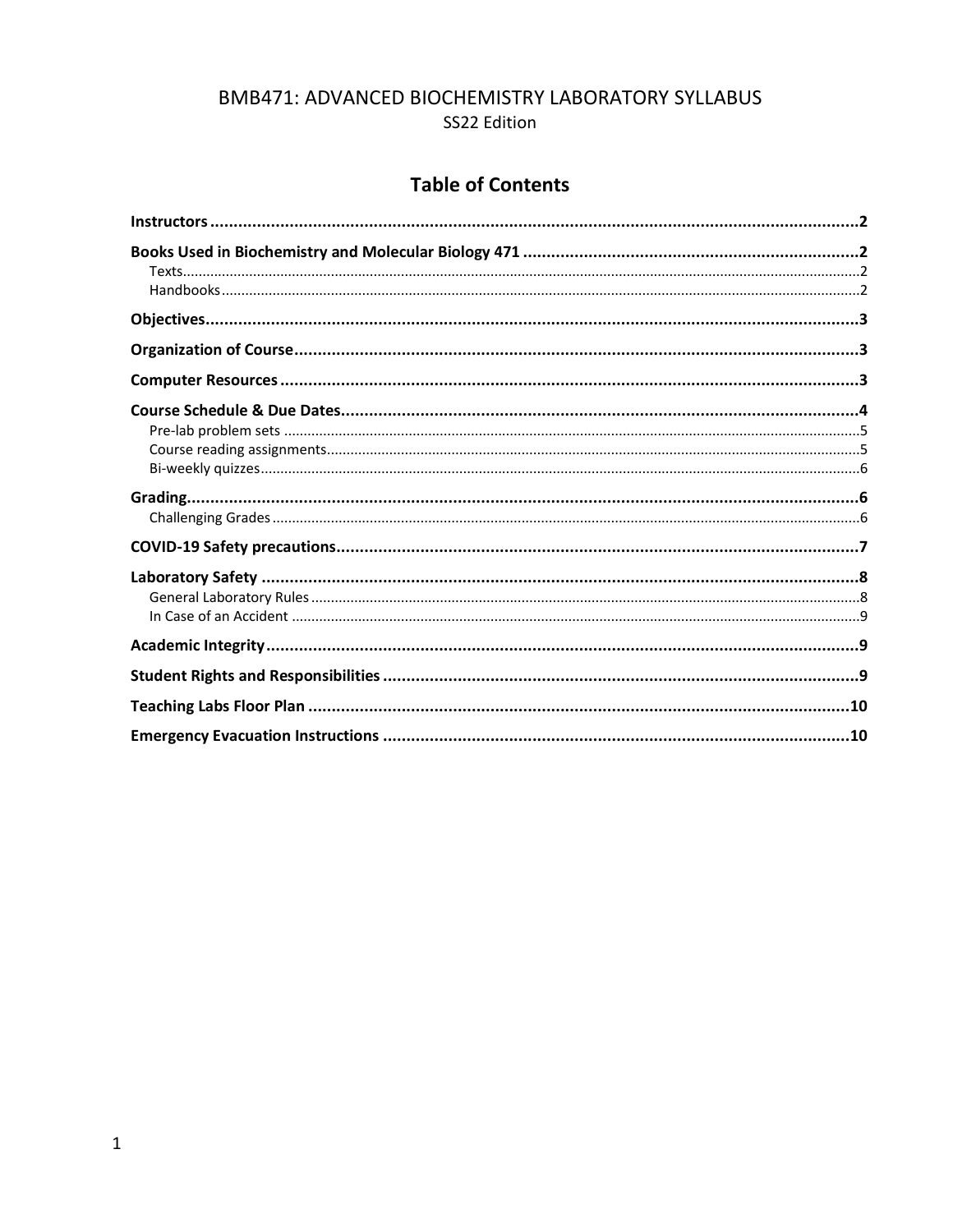### <span id="page-1-0"></span>**Instructors**

| Faculty & Staff     | Email            | Office            | Phone            | Zoom Office Hours** |
|---------------------|------------------|-------------------|------------------|---------------------|
| Min-Hao Kuo*        | kuom@msu.edu     | 401A Biochemistry | $(517)$ 355-0163 | Monday 3-4 pm       |
| R. Michael Garavito | garavito@msu.edu | 513 Biochemistry  | (517) 355-9724   | Monday 3-4 pm       |
| Allan TerBush       | terbusha@msu.edu | 113 Biochemistry  | $(517)$ 355-3971 | Monday 10-12 am     |

\*course coordinator

\*\*We are certainly open to setting individual zoom appointments upon request.

| <b>Teaching Assistants</b> | Email            |
|----------------------------|------------------|
| Abby Schuch                | schuchab@msu.edu |
| Anooj Arkatkar             | arkatkar@msu.edu |
| <b>Christopher Bailey</b>  | baile335@msu.edu |
| <b>Amberly Crawford</b>    | crawf398@msu.edu |

# <span id="page-1-1"></span>**Books Used in Biochemistry and Molecular Biology 471**

#### <span id="page-1-2"></span>Texts

Required to be purchased by student:

- Advanced Biochemistry Laboratory, 2022 ed.
- Advanced Biochemistry Laboratory Supplement, 2022 ed.
- Segel, I.H., *Biochemical Calculations*, 2nd ed., J. Wiley & Sons, Inc., 1976.
- Day, R.A., *How to Write and Publish a Scientific Paper*, 6th or 7th ed. Oryx Press, 2006. Recommended to purchase:
- Boyer, R.F., *Modern Experimental Biochemistry*, 3rd ed., Addison Wesley Pub. Co., 2000.
- Voet, D. and Voet, J.G., *Biochemistry*, 2nd edition, J. Wiley & Sons, N.Y., N.Y., 1995. Available in the Teaching Labs and Room 105 Biochemistry:
- Cooper, T.G., *The Tools of Biochemistry*, 1st ed., Wiley-Interscience, 1977.
- Various authors, textbooks and other reference material on laboratory techniques.

#### <span id="page-1-3"></span>Handbooks

- *Handbook of Chemistry & Physics*, CRC Press (various editions, a new edition is published each year)
- *The Merck Index*, Merck & Co. (various editions)
- Dawson, R.M., Elliott, D.C., Elliott, W.H., and Jones, K.M., *Data for Biochemical Research*, 3 rd ed., Clarendon Press, Oxford, 1986.
- Sax, N.I., *Dangerous Properties of Industrial Materials*, 4th or 5th ed., Van Nostrand Reinhold Co., 1975  $(4<sup>th</sup>)$ , 1979  $(5<sup>th</sup>)$
- Rayburn, S.R., *The Foundations of Laboratory Safety*, Springer-Verlag, 1990.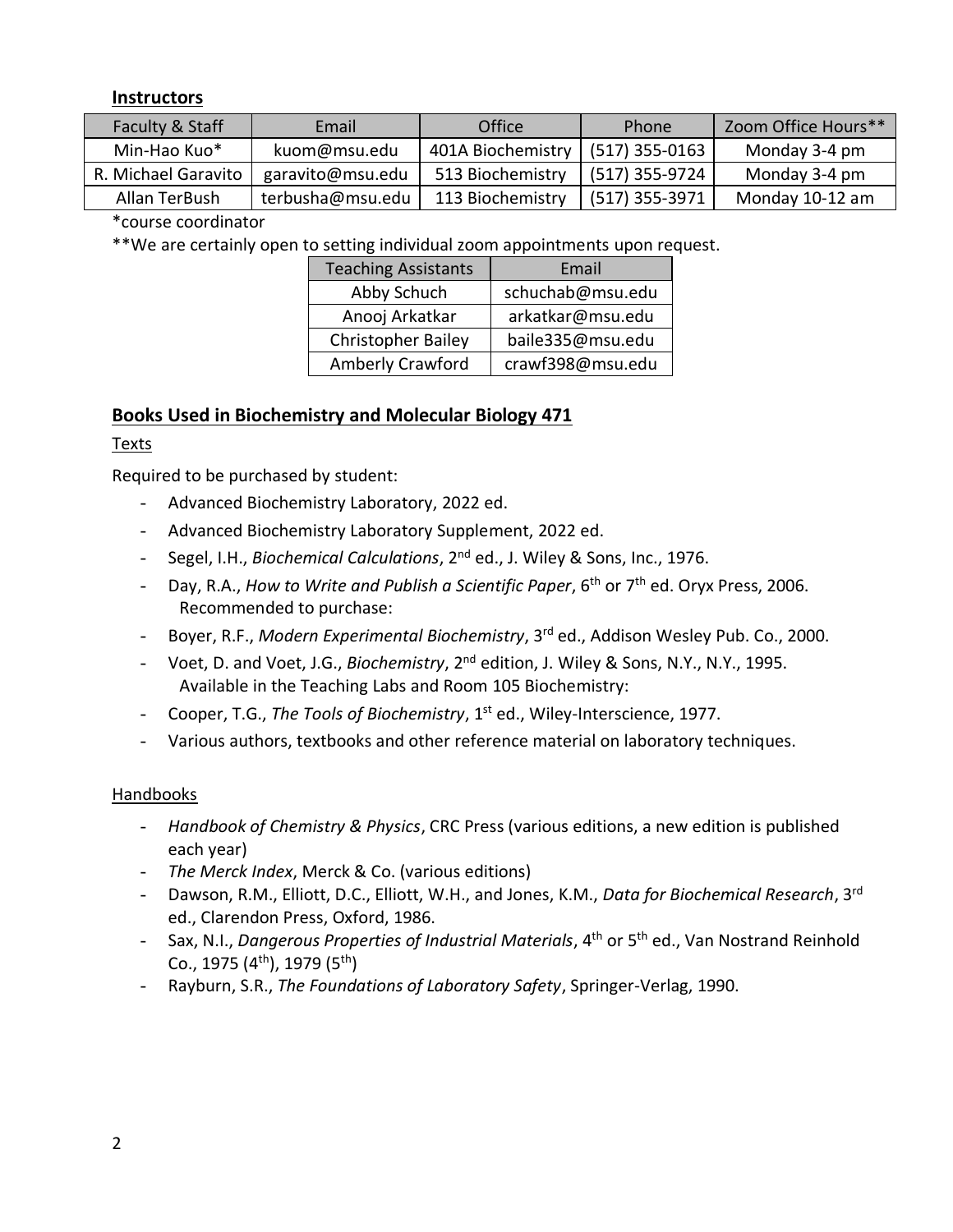#### <span id="page-2-0"></span>**Objectives**

The subject areas for the course are weak acids and bases, spectrophotometry, protein purification, and enzyme activity assays. The objectives for the course are for students to:

- Develop the ability to design logical experiments given specific experimental objectives but only general procedures, perform these experiments successfully and independently, properly interpret the data, and clearly present the data in writing.
- Learn foundational biochemical laboratory methodology and techniques.
- Further develop:
	- o quantitative laboratory skills.
	- o the ability to keep a clear and complete lab notebook.
	- o the ability to analyze and interpret laboratory data.
	- o skill in writing scientific laboratory reports.
- Understand the concepts on which the laboratory experiments are based and related concepts (largely covered in lecture and homework problems).

#### <span id="page-2-1"></span>**Organization of Course**

The course consists of one lecture, one 50-minute pre-lab/Q&A period, and one 5-hour laboratory period per week. The lectures will be in-person in room 101 of the Biochemistry at 12:40 pm EST and are **mandatory**. Bi-weekly quizzes will be given in D2L to test your understanding of the course material. You will have 20 minutes to complete each quiz.

The course will have a semi-open lab format; students may leave and return to the lab rooms at any time. The labs (113 & 117 Biochemistry) will be open Tuesday through Friday from 12:30 to 5:30 p.m., and students may work only on their scheduled lab day.

Each student will work individually in Units A, B, C, and E. For Unit D, students will work in groups of two. When working in pairs, partners only collaborate on the experimental (data acquisition) portions of the labs; all notebook preparation, data analysis/post-lab notebook entries, and lab reports are to be done individually. Unit E is considered a practical examination for the course. **Students are expected to perform experimental work each lab period. Except in cases of excused absence, students who do not participate in data collection during the lab period are not entitled to the data collected by others.** 

#### <span id="page-2-2"></span>**Computer Resources**

The Teaching Lab has computers with internet access that may be used during scheduled laboratory hours. We will be using the Desire2Learn (D2L) system for posting announcements and course materials as well as LON-CAPA for pre-lab problem sets (according to the schedule posted on Page 5), and submission of your laboratory reports. It is recommended that students have access to 25 Mbps download speed for watching video content from D2L.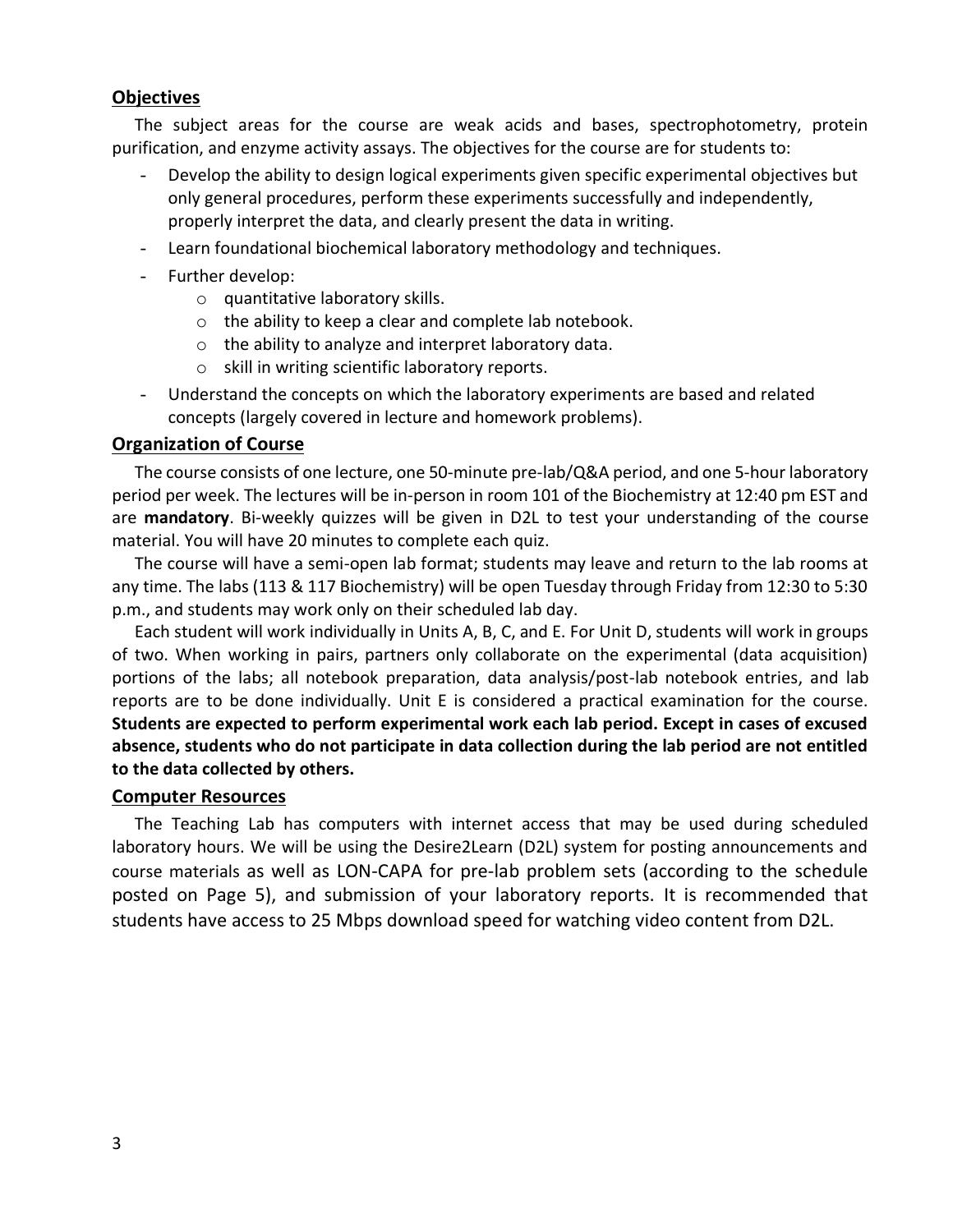<span id="page-3-0"></span>

|--|

| Lab<br>Period  | Date                | <b>Experimental Work</b>                                                                                 | Due Dates                                                                 | $LON-CAPA1$                           | Bi-weekly<br>Quiz |
|----------------|---------------------|----------------------------------------------------------------------------------------------------------|---------------------------------------------------------------------------|---------------------------------------|-------------------|
| $\mathbf{1}$   | Jan. 10-14          | Lab introduction; check-in; safety tour; student practice with<br>spectrophotometers and chart recorders |                                                                           |                                       |                   |
| $\overline{2}$ | Jan. 17-21          | Unit A - purity of light & wavelength accuracy                                                           |                                                                           | PS#1 Unit A<br>(day 1)                |                   |
| 3              | Jan. 24-28          | Unit A - absorbance accuracy & linearity, recorder use                                                   |                                                                           | PS#2 Unit A<br>$\frac{day}{2}$        |                   |
| 4              | Jan. 31 -<br>Feb. 4 | Unit B - effects of salt & dilution on pH of a buffer                                                    | Feb 1-4: Notebooks <sup>2</sup><br>Unit A                                 | PS#3 Unit B<br>(day 1)                | Quiz 1            |
| 5              | Feb. 7-11           | Unit B - buffer preparation (titration curve); pH measurements                                           |                                                                           | PS#4 Unit B<br>$\frac{day}{2}$        |                   |
| 6              | Feb. 14-18          | Unit $C - AAT$ enzyme assays and Lowry protein assay                                                     | Feb. 15-18: Notebooks<br>Unit B                                           | PS#5 Unit C                           | Quiz 2            |
| 7              | Feb. 21-25          | Unit D - AAT heat denaturation and AAT assays                                                            | Feb. 22-25: Notebooks<br>Unit C                                           | PS#6 Unit D<br>(day 1)                |                   |
| 8              | Feb. 28 -<br>Mar. 4 | Unit D – large-scale $(NH_4)_2SO_4$ precipitation, and AAT assays                                        | Mar. 4: Report $I^3$<br>Units A-C                                         | PS#7 Unit D<br>$\frac{day}{2}$        | Quiz 3            |
|                | Mar. 7-11           | Labs Canceled - Spring Break                                                                             |                                                                           |                                       |                   |
| 9              | Mar. 14-18          | Unit D - CM-sephadex column chromatography<br>- AAT and Lowry protein assay of AAT fractions             | Mar. 15-18: Notebooks<br>$D1-D2$                                          | PS#8 Unit D<br>(day 3)                |                   |
| 10             | Mar. 21-25          | <b>Unit D - SDS-PAGE of AAT fractions</b><br>Unit E - buffer/ethanol preparation, yADH assay testing     |                                                                           | PS#9 Unit D (day 4)<br>Unit E (day 0) | Quiz 4            |
| 11             | Mar. 28 -<br>Apr. 1 | Unit E - [yADH], [NAD <sup>+</sup> ], yADH stability                                                     | Mar. 29 - Apr. 1:<br>Notebooks<br>D3-D5                                   |                                       |                   |
| 12             | Apr. 4-8            | <b>Unit E</b> - approximate $K_m$ & $V_{max}$ , stability                                                | Apr. 8: Report II<br>Unit D                                               |                                       | Quiz 5            |
| 13             | Apr. 11-15          | Unit E - precise valid range, stability                                                                  | Apr. 12-15: Notebooks<br>E0-E3                                            | PS#10 Unit E<br>(day 3)               |                   |
| 14             | Apr. 18-22          | <b>Unit E</b> - precise $K_m$ & $V_{max}$ and inhibition, stability                                      |                                                                           | PS#11 Unit E<br>(day 4)               |                   |
| 15             | Apr. 25-29          | Lab check-out                                                                                            | Apr. 25: Notebooks <sup>4</sup><br>E3-E6<br>Apr. 29: Report III<br>Unit E |                                       | Quiz 6            |

- 1. LON-CAPA Problem Sets (PS) are due **Mondays at 12:30 pm EST**. Each problem set opens 1 week before the due date.
- 2. Lab notebooks must be submitted by **12:30 pm EST** on the day of your lab period to be graded.
- 3. Reports must be submitted to their corresponding D2L assignment

**REPORTS ARE DUE BY 12:30 pm EST**. - **LATE REPORTS RECEIVE NO CREDIT**

4. Final lab notebooks (E3-E6) are due **Monday, Apr. 25 at 12:30 pm EST**.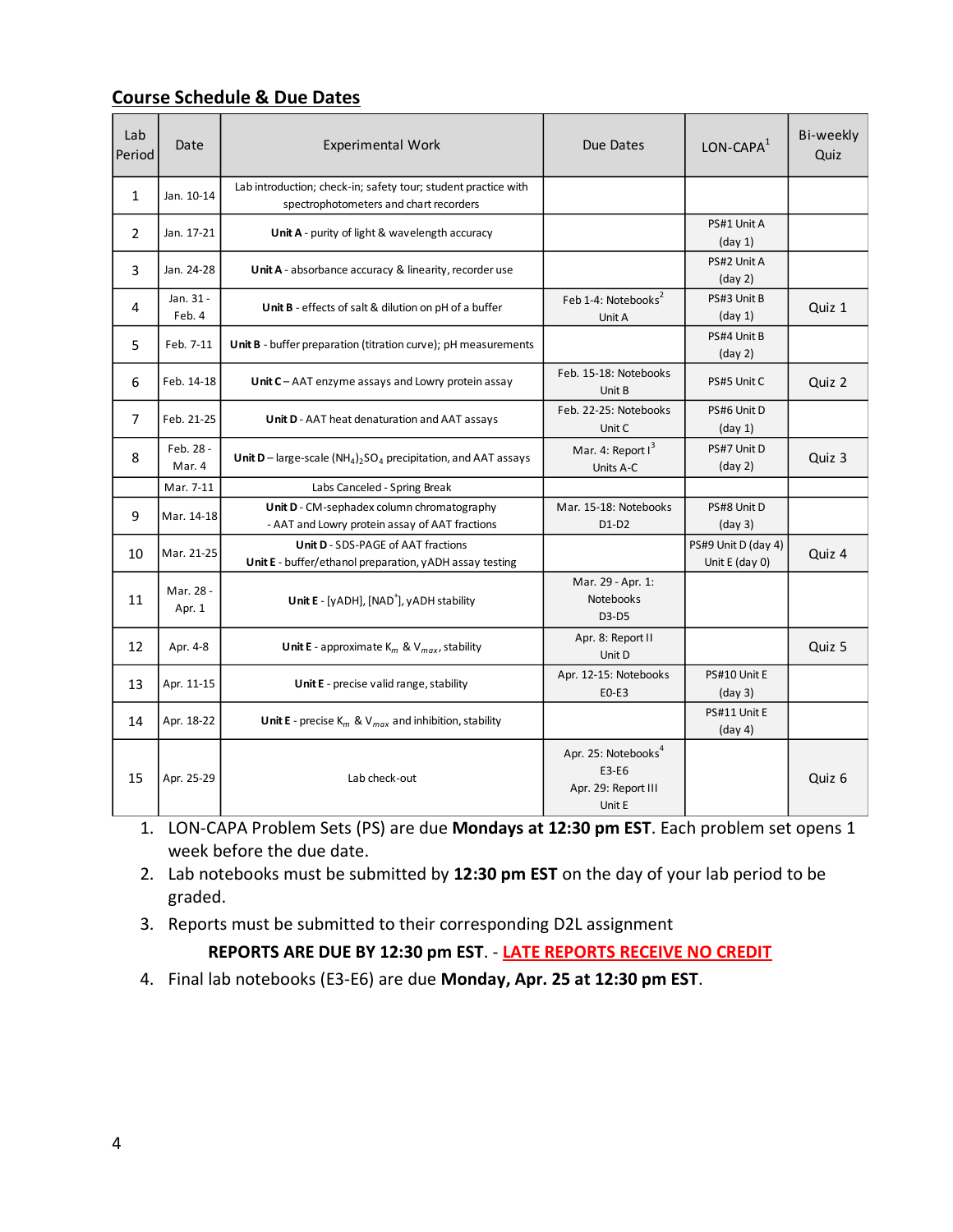#### <span id="page-4-0"></span>Pre-lab problem sets

Short problem sets will be available through LON-CAPA. The problems will test your understanding of the experiments and prepare you for pre-lab and post-lab calculations/data analysis for experiments performed the following week. The assignments are due before the **scheduled start of the following week's lecture (12:40 p.m.)** on Mondays. The schedule for distribution and due dates of the problems is as follows:

| Date                 | Subject                                                      | Reading                                                                                                                                                                                                           |
|----------------------|--------------------------------------------------------------|-------------------------------------------------------------------------------------------------------------------------------------------------------------------------------------------------------------------|
| Jan. 17              | Spectrophotometry,<br>including Beer's and<br>Lambert's laws | 1. Experimental Biochemistry Supplement, Chapter 1 & 3.<br>2. Segel, I.H. Biochemical Calculations, 2 <sup>nd</sup> ed., pp. 324 - 333                                                                            |
| Jan. 18              | Spectrophotometry<br>(continued)                             |                                                                                                                                                                                                                   |
| Jan. 31              | Buffers, activity, and<br>related subjects                   | 1. Experimental Biochemistry Supplement, Chapter 2.<br>2. Segel, I.H., Biochemical Calculations, 2 <sup>nd</sup> ed. pp. 1-83.                                                                                    |
| Feb. 8               | <b>Buffers (continued)</b>                                   |                                                                                                                                                                                                                   |
| Feb. 14              | Assay of enzymes & protein                                   | 1. Experimental Biochemistry Supplement, Chapter 4.<br>2. Segel, I.H., Bioch. Calcs., 2 <sup>nd</sup> ed. pp. 208-214, 291-92, 333-46.                                                                            |
| Feb. 21              | Protein purification                                         | 1. Experimental Biochemistry Supplement, Chapter 7.<br>2. Segel, I.H., Bioch. Calcs., 2 <sup>nd</sup> ed. pp. 287-290                                                                                             |
| Feb. 28              | Protein purification<br>Chromatography                       | 1. Experimental Biochemistry Supplement, Chapter 5.                                                                                                                                                               |
| Mar. 14, 21          | SDS-PAGE                                                     | 1. Experimental Biochemistry Supplement, Chapter 6.                                                                                                                                                               |
| Mar. 28 -<br>Apr. 29 | Chemical and Enzyme<br>Kinetics                              | 1. Experimental Biochemistry Supplement, Chapter 8.<br>2. Segel, I.H., Biochemical Calculations, 2 <sup>nd</sup> ed., pp. 208-212 (top), 214-219,<br>221 (bottom)-236 plus problem 4.9 on page 237, 246-250, 252. |

#### <span id="page-4-1"></span>Course reading assignments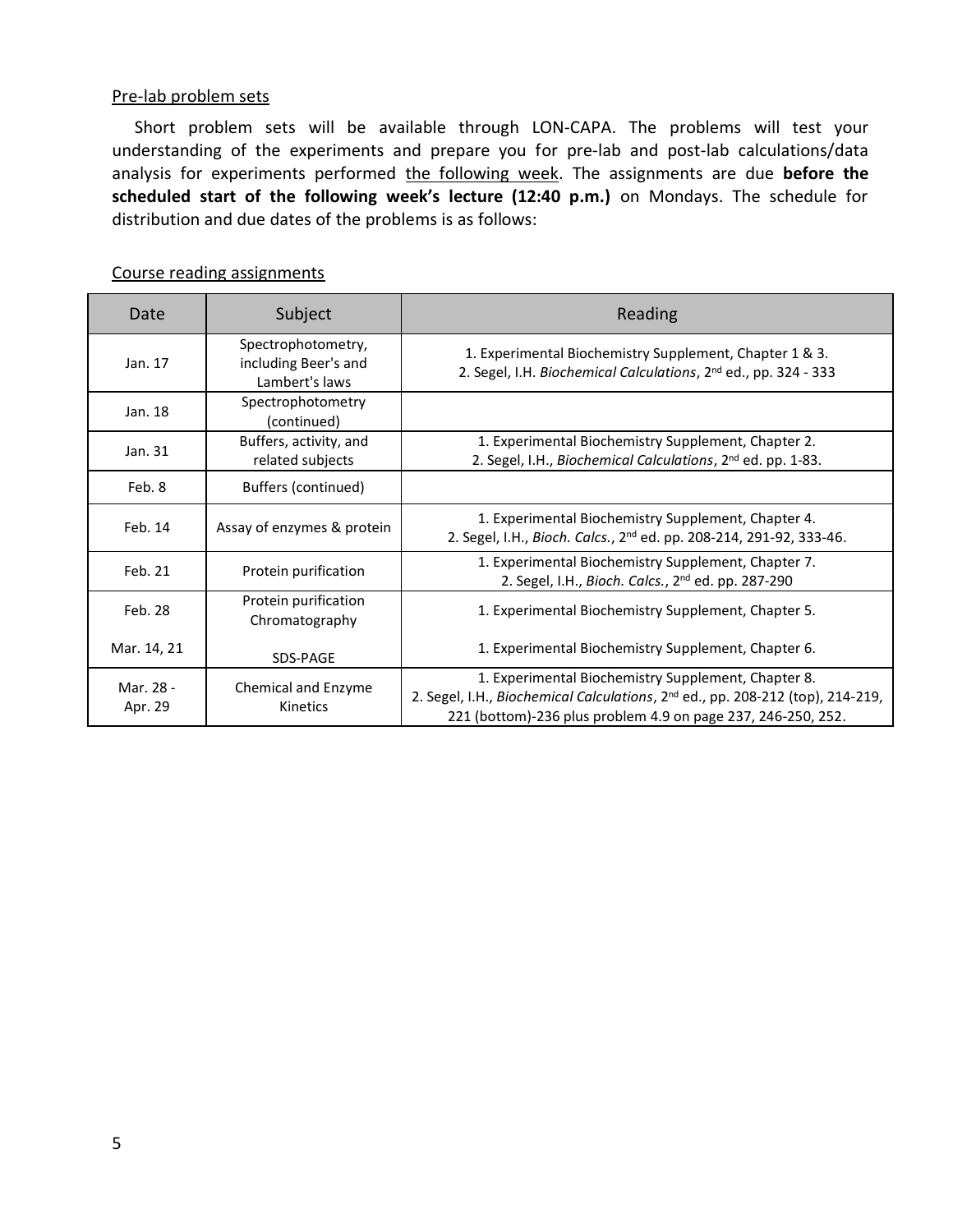#### <span id="page-5-0"></span>Bi-weekly quizzes

Some of the main course goals are for you to be able to analyze and interpret laboratory data for meaningful biochemical conclusions. Therefore, the bi-weekly(ish) quizzes will focus on your understanding of the quantitative and conceptual aspects of the experimental work, the material covered in lectures, the assigned readings, and pre-lab problem sets. Problems of the type encountered in the experimental work and in the pre-lab problems may be on the quizzes. You should also expect some short-answer questions focusing on the theory of your experiments and the molecular interactions involved in them.

Have a calculator and transparent ruler available for when you take the bi-weekly quizzes.

#### <span id="page-5-1"></span>**Grading**

Final grades will be based on a weighted grading scale as described below:

| Laboratory notebooks | 40%  |
|----------------------|------|
| Laboratory reports   | 30%  |
| Bi-weekly quizzes    | 20%  |
| Prelab problem sets  | 10%  |
| Total                | 100% |

Students earning 90% or more of the total points will receive a grade of 4.0. The dividing line between 2.5 and 2.0 grades will be approximately 70% of the total points. The range between 90% and 70% will be divided into approximately equal parts for assigning grades of 3.5, 3.0, and 2.5. The dividing line between 1.0 and 0.0 grades will be about 50%. A passing grade will be awarded to any student who completes and submits all Problem Sets, Lab Reports and Notebooks on time, participates in all laboratory sessions (except for excused absences), and earns at least 50% of the points.

**Note:** Reports are **due by 12:30 pm EST.** on the day listed in the schedule. **Reports submitted after the due time/date will not receive any credit**. Electronic templates will be provided for you to make your reports from. Submit your electronic reports to their corresponding D2L assignment dropbox**.**

**Note:** Notebooks are **due at 12:30 pm EST on the day of your lab section** (except the last grading; see schedule) the week listed in the schedule. Late notebooks will incur a 25% per 24-hour period penalty (including weekends) and may have a delay in when feedback and grades are published. Notebooks submitted more than 3 days late will receive no credit. They will be corrected with feedback provided.

#### <span id="page-5-2"></span>Challenging Grades

From the time grades are posted, students have **2 weeks to challenge their grades** by contacting Dr. TerBush with a list of items from the grading rubric they believe were graded incorrectly and noting where in the assignment they satisfactorily covered that content.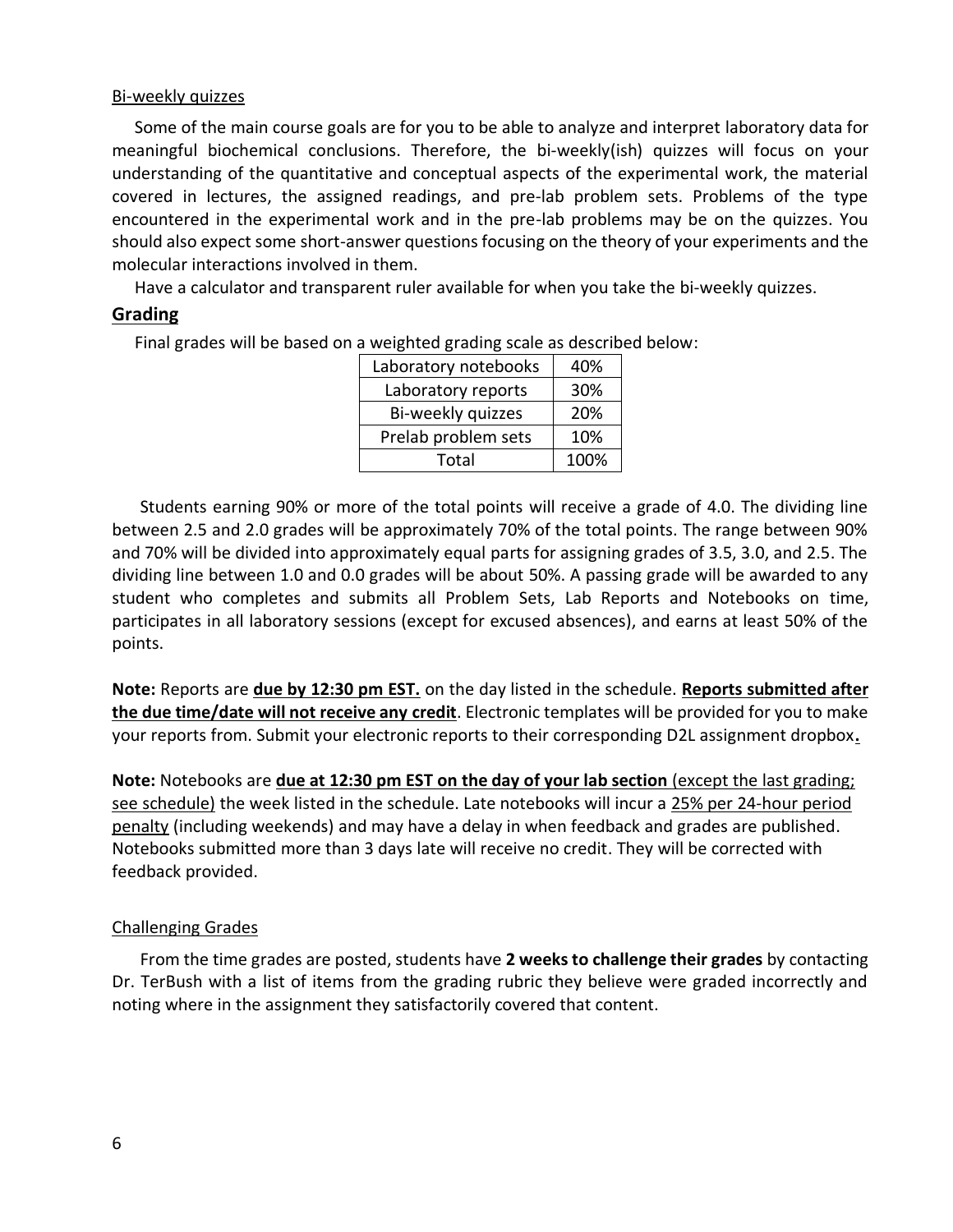# <span id="page-6-0"></span>**COVID-19 Safety precautions**

The COVID-19 virus is extremely contagious and is believed to spread mainly from person-toperson contact. Due to the continued presence of the novel coronavirus, various policies have been implemented for in-person learning. This section of the syllabus discusses the policies and procedures we will use in class.

This class abides by all principles, guidelines, and requirements detailed in the MSU Community [Compact.](https://msu.edu/together-we-will/msu-community-compact/?utm_source=reopening-email&utm_medium=email&utm_campaign=faculty-staff) Specifically, all participants in the class will adhere to the following:

**Face coverings must be worn by everyone** (including all faculty, staff, students, vendors, and visitors) indoors as per the current policy of MSU.

**Personal Hygiene.** All students must maintain proper hygiene and health practices, including:

- Washing hands frequently with soap and water or, if soap is unavailable, using hand sanitizer with at least 60% alcohol
- Routinely cleaning and sanitizing living spaces and/or workspace
- Using the bend of the elbow or shoulder to shield a cough or sneeze

**Adherence to Signage and Instructions.** Students will (a) look for instructional signs posted by MSU or public health authorities, (b) observe instructions from MSU or public health authorities that are emailed to my "msu.edu" account, and (c) follow those instructions.

**Self-Monitoring.** Students will self-monitor for flu-like symptoms (for example, cough, shortness of breath, difficulty breathing, fever, sore throat or loss of taste or smell). If a student experiences any flu-like symptoms, they will stay home and contact a health care provider to determine what steps should be taken.

**Exposure to COVID-19.** If a student is exposed to someone who is ill or has tested positive for the COVID-19 virus, they will contact the MSU COVID-19 Triage line (1-888-958-2678) and follow the instructions for how to proceed.

**Compliance and reporting.** Those who come to MSU facilities must commit to the personal responsibility necessary for us to remain as safe as possible, including following the specific guidelines outlined in this syllabus and provided by MSU more broadly (see below). There may be times when action will be necessary to reinforce expectations. **If you do not wear appropriate face coverings (see MSU's guidelines) or do not wear your face covering appropriately (i.e., over your mouth and nose) you will be asked to correct the situation or leave the facility.** In addition, MSU will utilize the processes already in place to respond to any issues of noncompliance with standards established for the health and safety of our community. For classroom disruptions or issues, the responses and processes that have been used previously remain the first line of action. If necessary, the student conduct system will be the avenue used to adjudicate student disciplinary situations.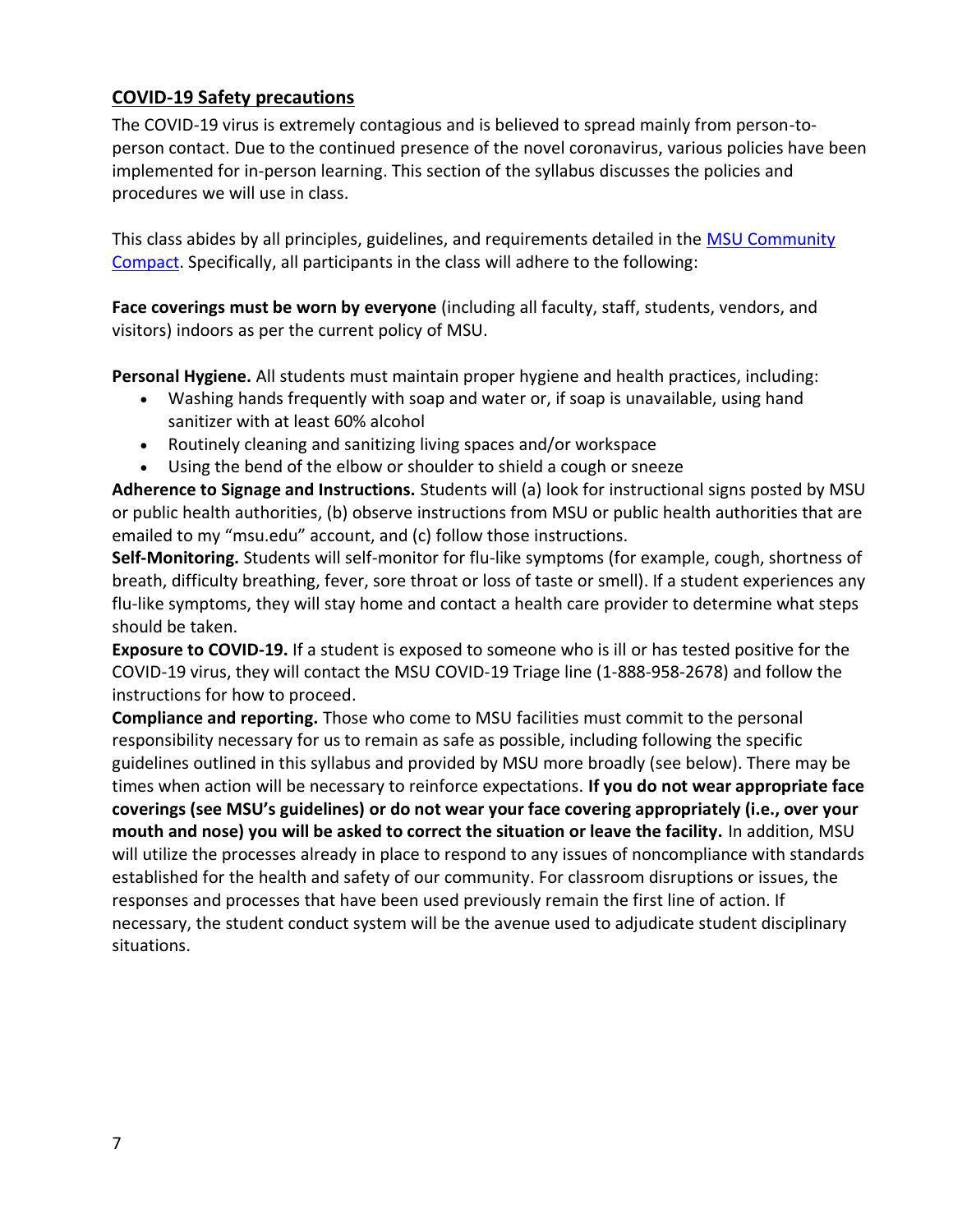# <span id="page-7-0"></span>**Laboratory Safety**

For the welfare of fellow students, and for your own well-being, each student is expected to follow a set of accepted laboratory precautions. To ensure that each student understands these guidelines, students are expected to sign a consent form. The form will be provided on the first day of class. In the lab:

- **Protective eyewear must be worn at all times (safety glasses or face shields). No exceptions to this policy will be made.**
- Gloves must be worn when working with hazardous chemicals (Units B and D). We will supply suitable gloves for this purpose.
- Do not eat, drink, or apply cosmetics at any time while in the laboratory. **Do not place food wrappers, beverage cups, or other food-related waste in the trash cans in the lab.**
- Mouth pipetting is not permitted.
- Do not sit on the lab benches.
- Use chemicals with high vapor pressure only in the hood.
- Handle and dispose of hazardous chemicals properly. Disposal containers are provided.
- When chemicals are spilled, they should be wiped or swept up or both as soon as possible. If the spillage is large, immediately notify an instructor. Sponges and brushes are provided and should be used to keep your work area clean.
- Be aware of objects that can burn or give electrical shocks.
- Do not use open flames near flammable chemicals.
- In general, be alert to possible hazards from chemicals, glassware, electrical connections, and flammable solvents. Read labels and observe suggested precautions.
- Sweep up broken glassware as soon as possible and deposit it in the labeled container set aside for this purpose.
- Never work alone.
- All solutions that you prepare must be labeled with date, your last name, and the type and concentration of the reagent. Unmarked solutions will be disposed.
- Wipe your lab bench with a damp sponge at the end of each lab period.
- Be familiar with location and use of safety items location of safety showers, eyewash stations, fire blankets, fire extinguishers, medical kit. Review the lab floor plan and evacuation routes on page 11 before coming to the first lab period.

#### <span id="page-7-1"></span>General Laboratory Rules

- Used glassware from the glassware cabinets must be rinsed with tap water and placed on the designated cart after all tape has been removed. Ink writing on this glassware need not be removed. Glassware from the shared bench drawers must be rinsed with tap water, then rinsed several times with de-ionized water and returned to the shared drawer.
- Items stored in the cold room or freezer boxes should be removed and disposed when they are no longer needed.
- The instructors will make every effort to keep equipment in good working order. It is your responsibility to read and understand instructions for the use of equipment. Do not turn on an instrument until you have done this. Do not hesitate to ask questions of your instructor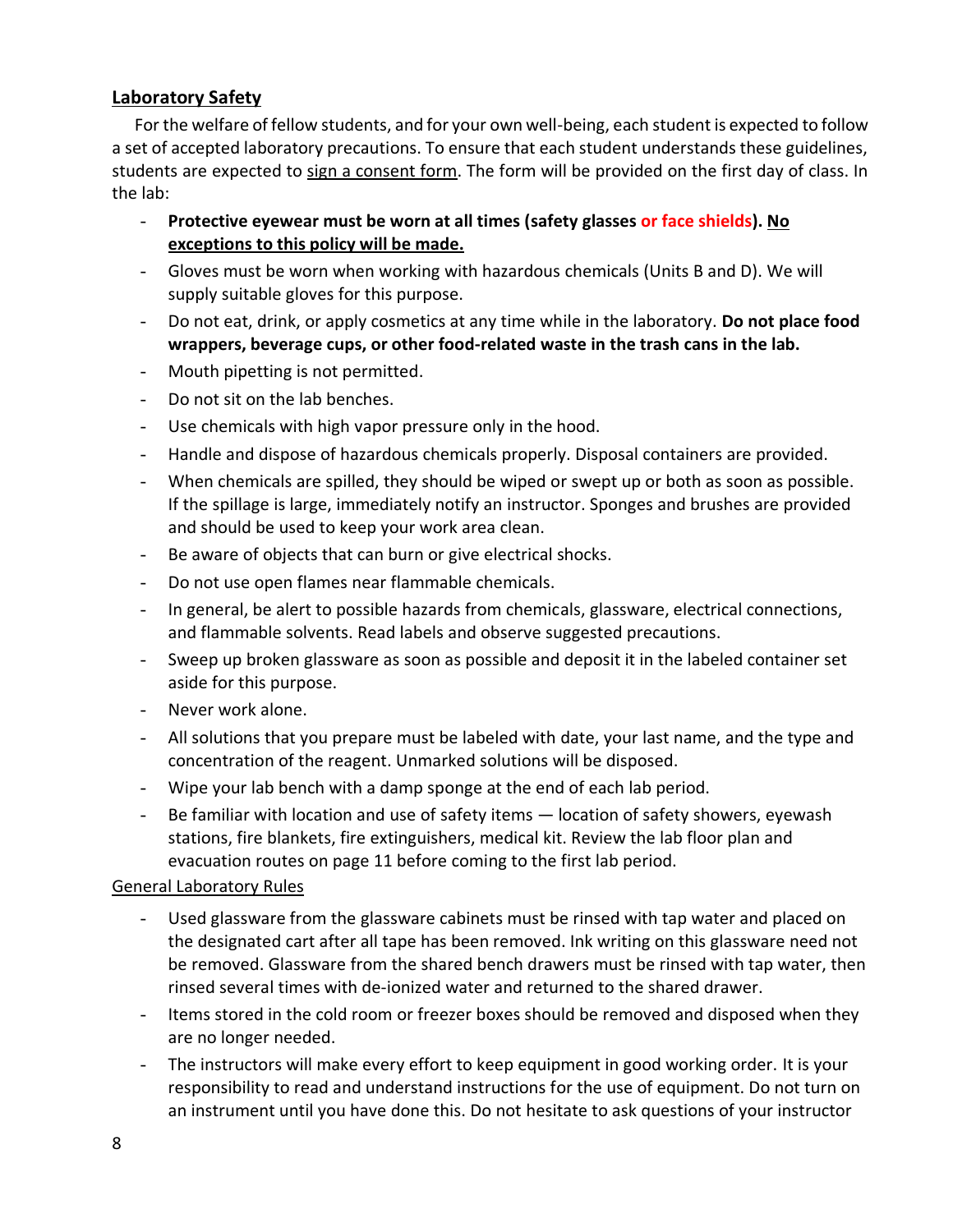after you have read the instructions. If any equipment malfunction is noted, report this immediately to an instructor.

- **Be considerate of others.** Clean up after yourself after using any piece of equipment. All equipment, especially balances, should be left ready for immediate use by another student.

#### <span id="page-8-0"></span>In Case of an Accident

- Report all injuries, even minor ones, to an instructor immediately.
- In case of even minor laboratory accidents, you should go to Olin Health Center for treatment. Your instructor will provide an accident report form; a copy of this form must be taken to the Center.
- For any chemicals splashed in the eye, hold the eye open and flush immediately with cold water by using the eye wash. Flush for at least 5 minutes and call for help from an instructor.
- For chemicals spilled on the skin or splashed into the mouth, again, flush with large amounts of cold water for 5 or more minutes. Call for an instructor.
- For severe bleeding, apply pressure and call for help from an instructor.
- For burns, flush with cold water and contact an instructor.
- Note: Injury to students in the laboratory is not covered by University insurance. Students must provide their own insurance coverage.

#### <span id="page-8-1"></span>**Academic Integrity**

Academic integrity is central to the educational process and is expected throughout this course. We will teach you accepted standards of intellectual honesty with respect to the performance of experiments, the processing of data, and the reporting of results. We expect you to follow these standards. Particularly be aware of when you must work independently. Credit will not be given to work obtained through collaboration when independent effort is required. Students should be familiar with the student handbook, which governs all student behavior.

Please see the following additional expectations below:

*Each student is to work completely independently in the processing of their data, as well as in the writing of the reports.* Students are welcome to discuss their data with each other, with instructors, or with others to achieve a full understanding of them before processing them. The exception to open discussion: *In the units where a coworker collects some of your data, you may not discuss the processing of the data or the preparation of the report with your coworker in any way.* Discussions about the data and experiment with anyone else are still encouraged. *Plagiarism of any kind will not be tolerated*. Penalties for plagiarism will range from *a severe point deduction to a score of zero* for the assignment, and as such will be regarded as a *"penalty grade"*. In accordance with university policy, a report will be forwarded to the academic dean, which will become a part of the student's academic record. In addition, *falsification or fabrication of any laboratory data* will result in a failing grade in the class and a report will be forwarded to the academic dean.

# <span id="page-8-2"></span>**Student Rights and Responsibilities**

As students, you have a range of support and information options available to discuss actions or activities related to their academic, personal or professional lives at MSU. These rights and resources are detailed on the **[ombudsperson's website](https://ombud.msu.edu/index.html)**.